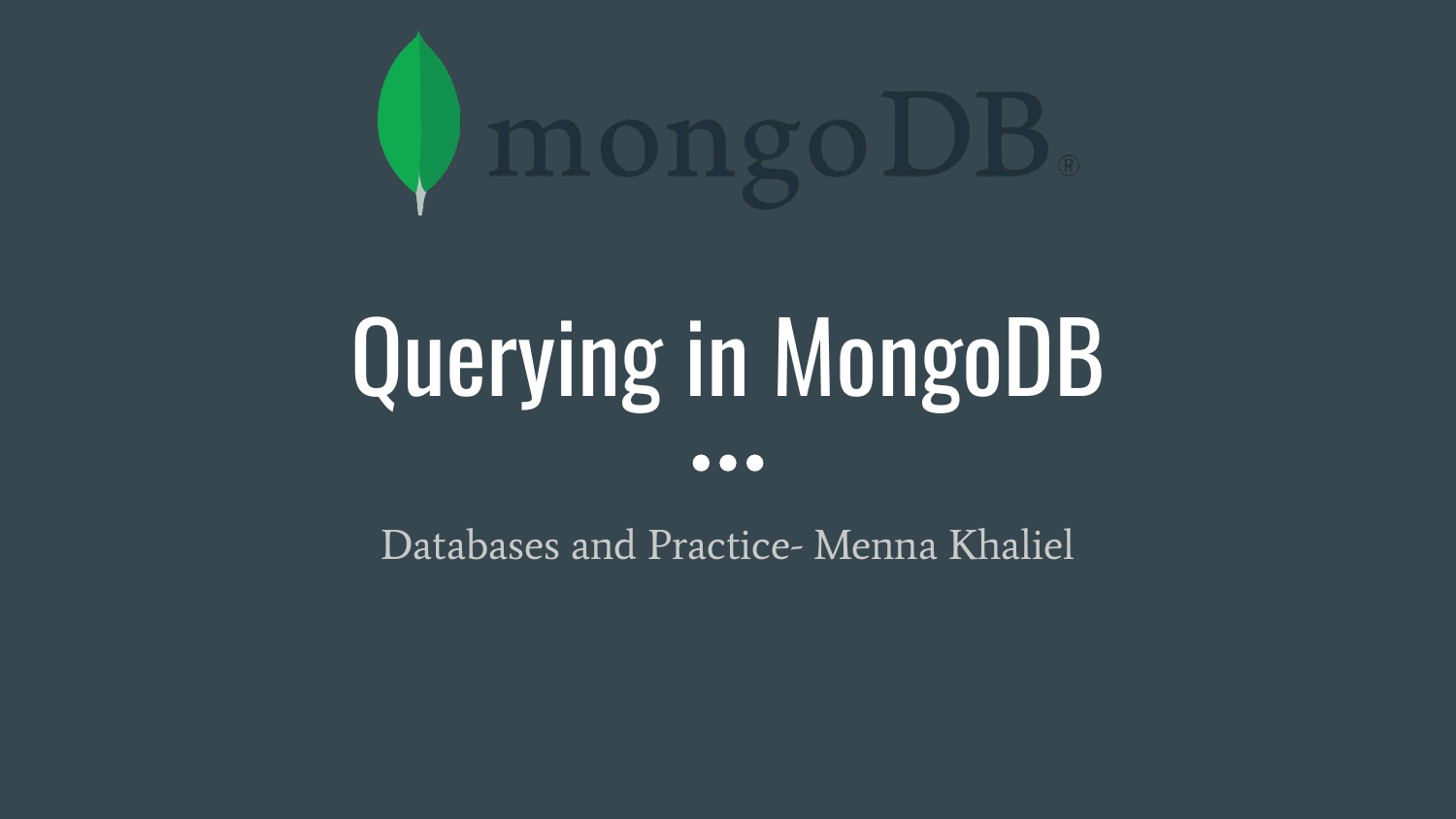### Find() Method

- The find method is used to perform queries in MongoDB
- Quiring returned a subset of documents in a collection, from no documents at all to the entire collection
- Which documents get returned is determined by the first argument defined, which is a document specifying the query criteria

Method Signature

#### db.collection.find()

**Definition** 

db.collection.find(query, projection)

| Parameter  | <b>Type</b> | <b>Description</b>                                                                                                                                                                             |
|------------|-------------|------------------------------------------------------------------------------------------------------------------------------------------------------------------------------------------------|
| query      | document    | Optional. Specifies selection filter using query operators. To return all<br>documents in a collection, omit this parameter or pass an empty<br>document $(\overline{\})$ .                    |
| projection | document    | Optional. Specifies the fields to return in the documents that match the<br>query filter. To return all fields in the matching documents, omit this<br>parameter. For details, see Projection. |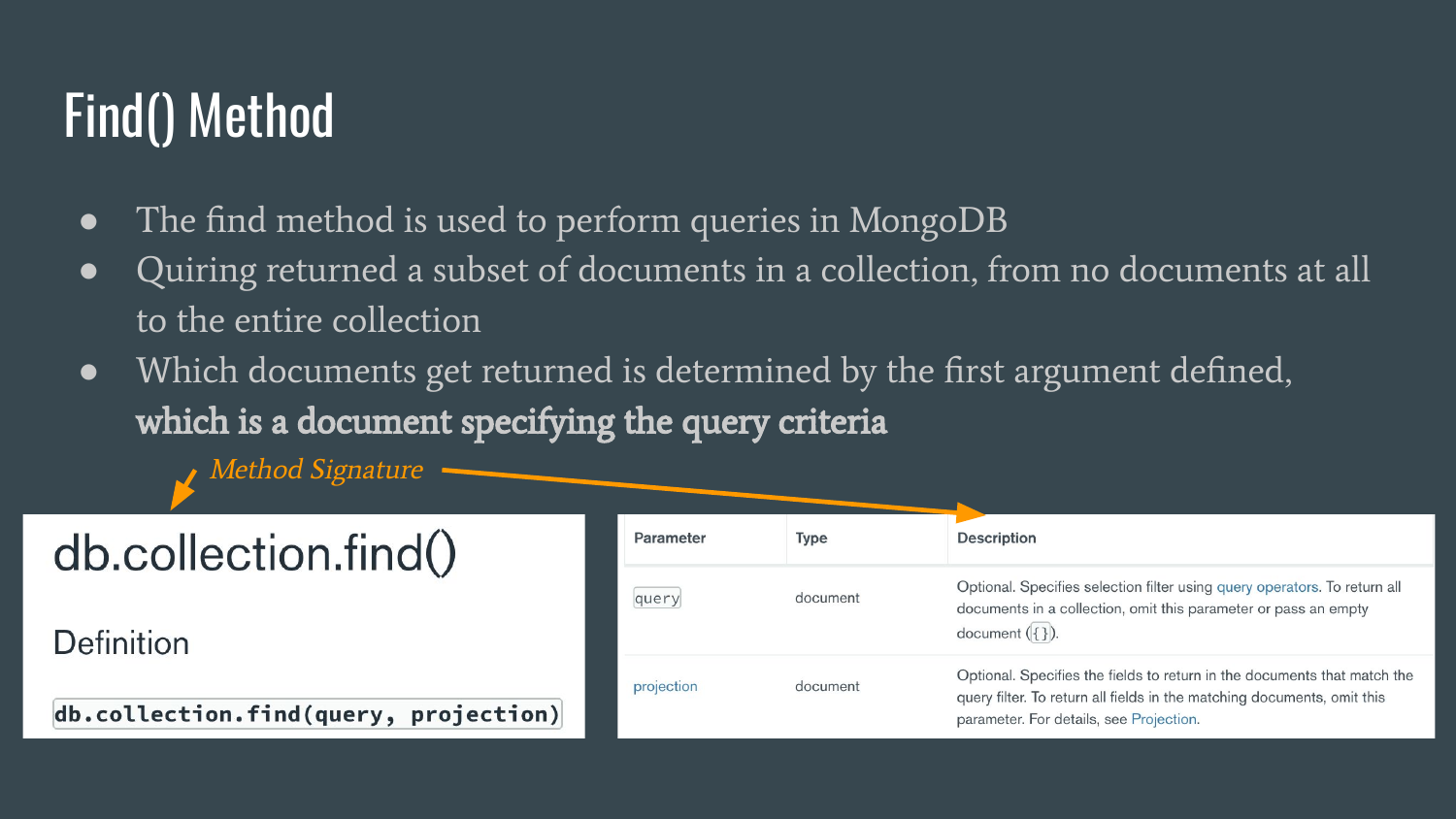db.collection.find(query), projection)

• Passing an **empty argument (document)** for query  $\rightarrow$  matches everything in the collection

> **db.c.find({})** or **db.c.find()**  $\rightarrow$  matches every document in collection 'c' and returns them in batches If not given any arguments, default is  $\iota$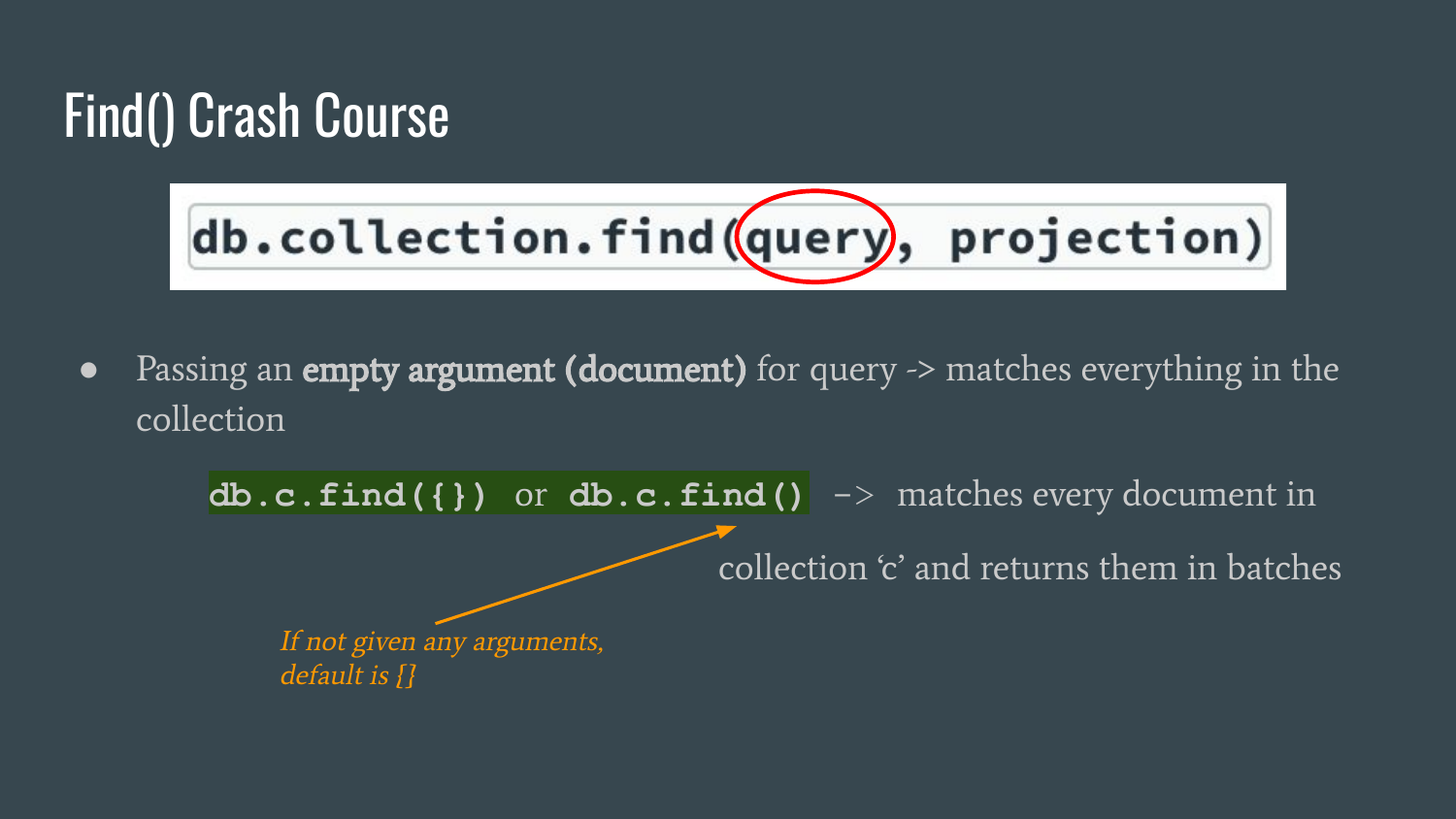

- Adding key/value pairs to the query argument (document) allows us to restrict our search
	- Num match num
	- Bool match bool
	- Str match str
	- As simple as specifying the value we're looking for

**db.users.find({ "age" : 27})**  $\rightarrow$  find all documents where the value for "age" is 27 **db.users.find({ "username" : "Doggie"})** -> find all documents

where the "username" is "Doggie"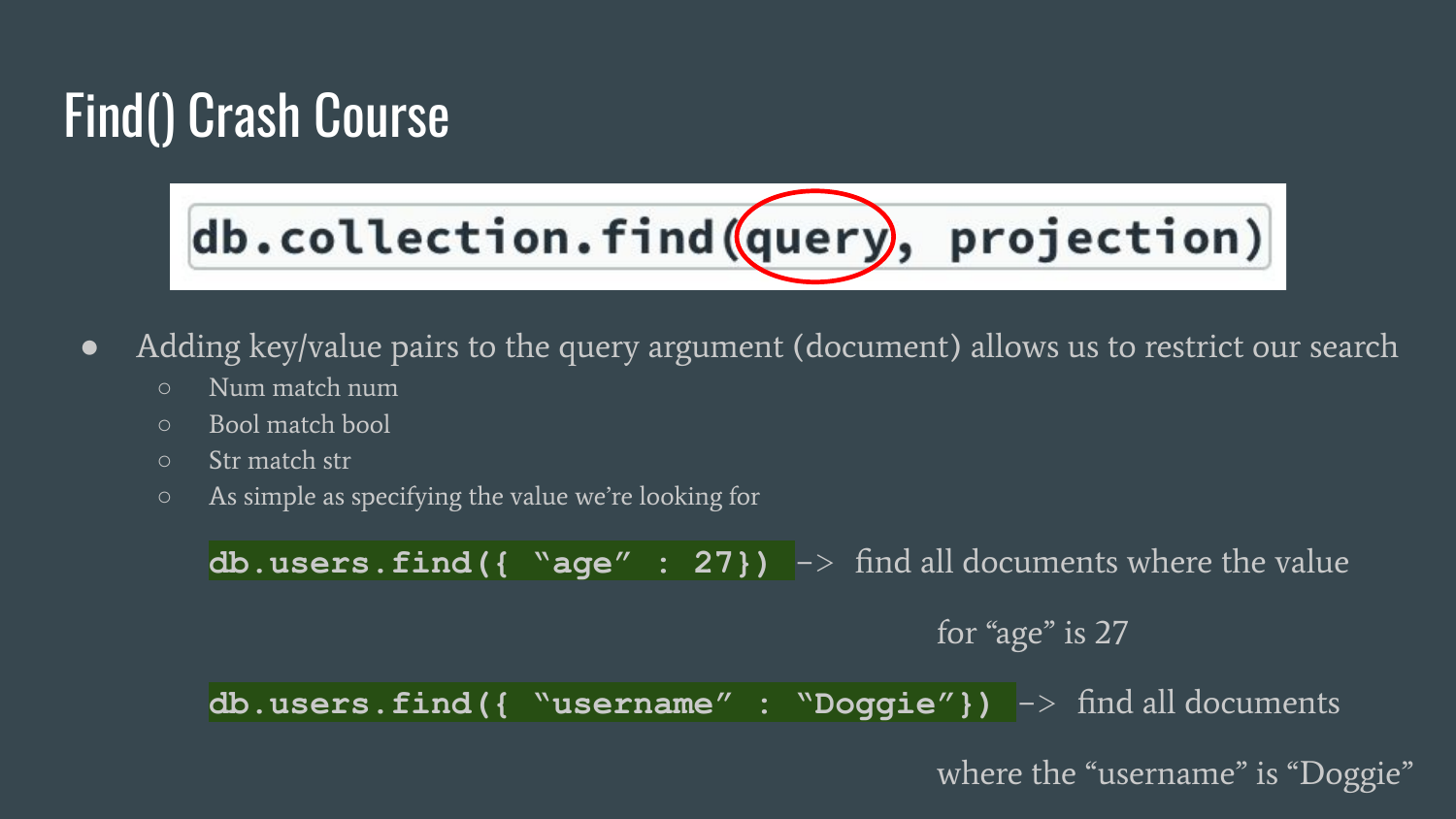db.collection.find(query), projection)

- Adding key/value pairs to the query argument (document) allows us to restrict our search
	- $\circ$  Multiple conditions can be strung together by adding more key/value pairs: **cond1 AND cond2** … AND condN

**db.users.find({ "age" : 27, "username" : "Doggie"})** ->

find all documents where the value for "age" is 27 with the "username" being

"Doggie"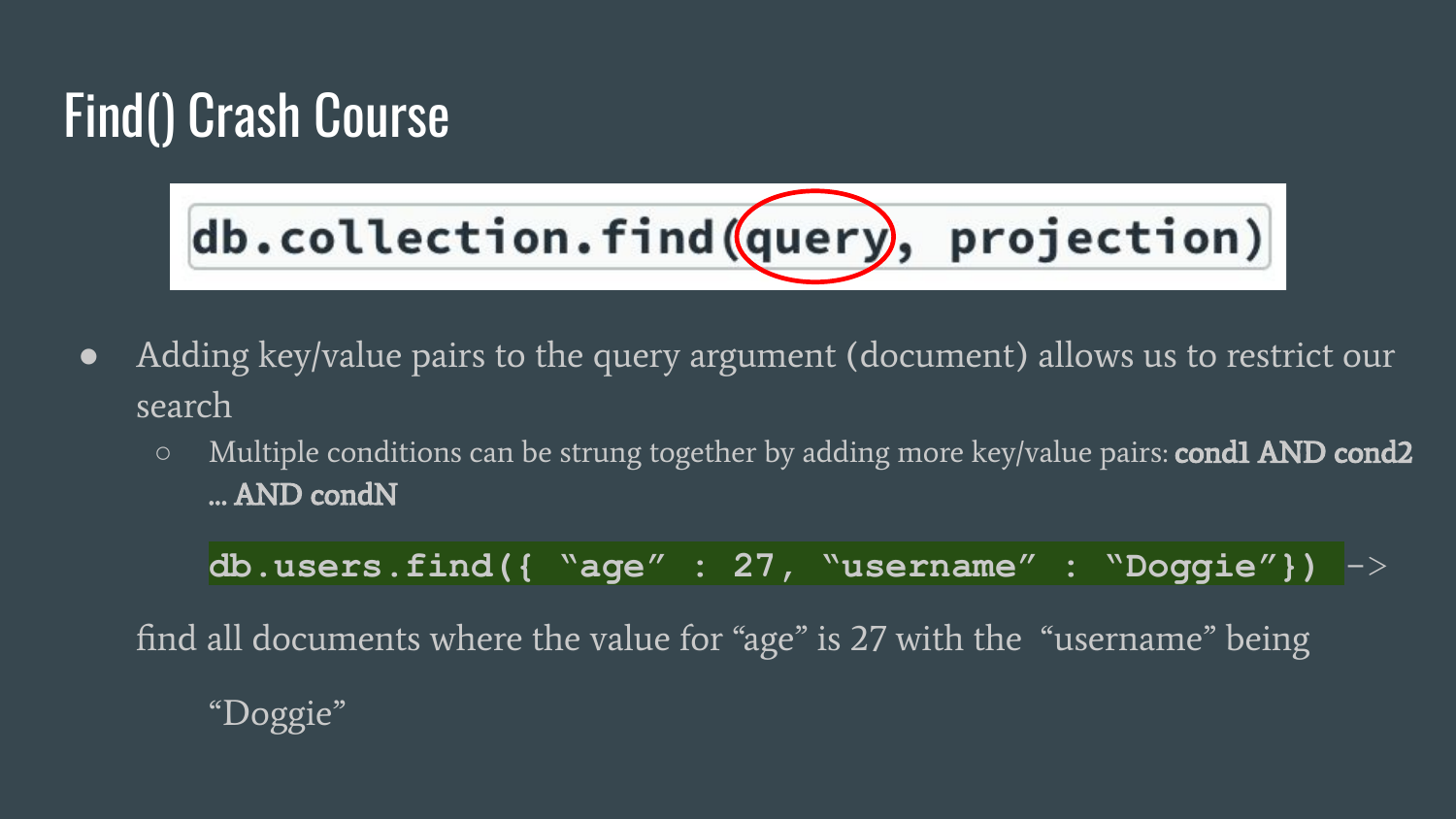

● To further specify the keys we want in the matching document, we can use the projection argument (document)

**db.users.find({}, {"username" : 1 , "email" : 1})** ->

**db.users.find({}, {"username" : 6 , "email" : 14})**->

**db.users.find({}, {"username" : true , "email" : true})**->

ALL return the username and email keys only from the 'users' collection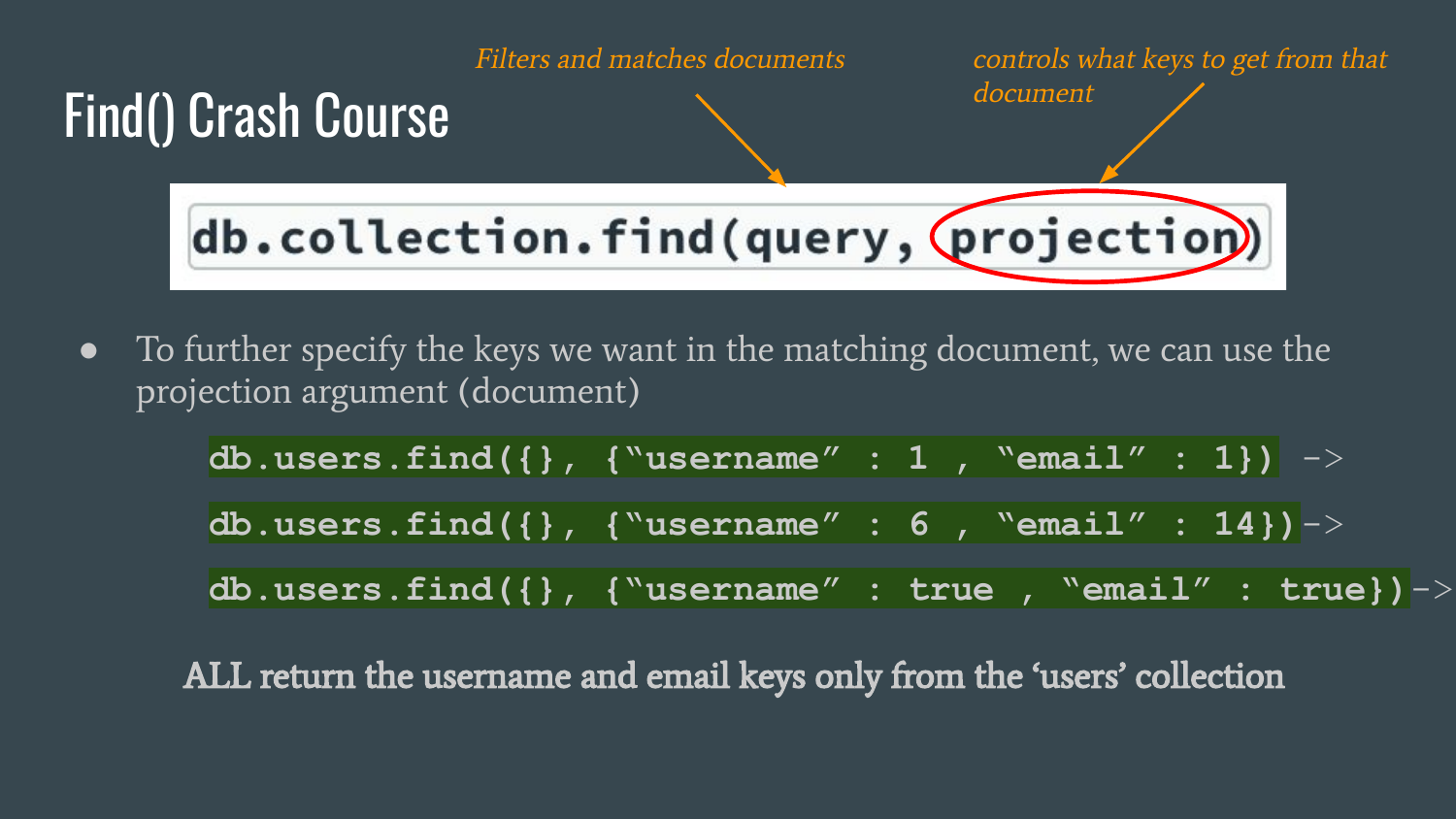

● To further specify the keys we want in the matching document, we can use the projection argument (document)

**db.users.find({}, {"age" : false})**->

ALL exclude the age key/value pair from the document returned

*●* ID field is always returned by default, but can't be excluded if explicitly specified in the projection argument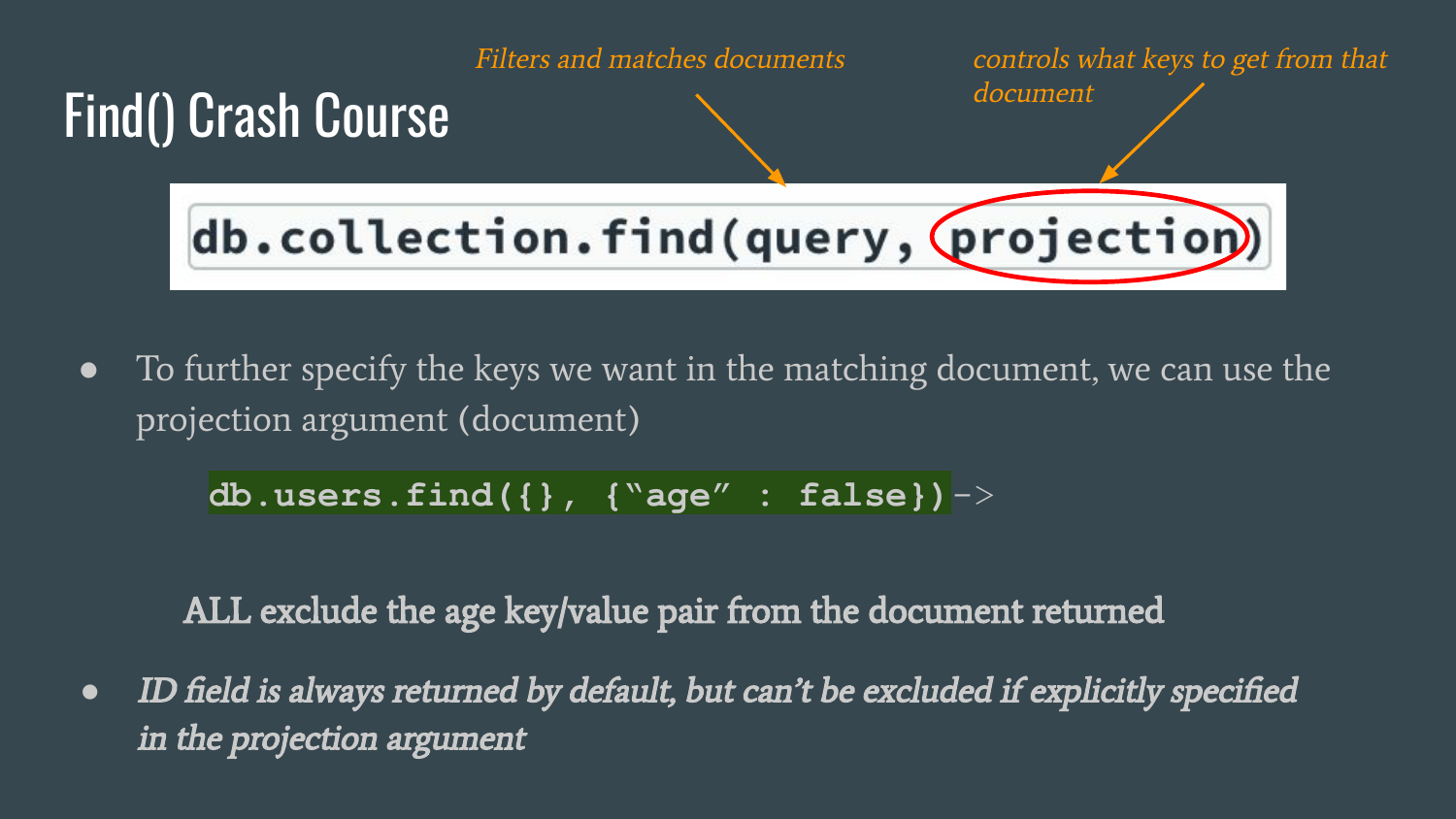db.collection.find(query), projection)

• Limitations: value of query document can only be a constant, or a normal variable in your code, but can't refer to another key in the document

**db.users.find({"age" : "cat\_age"})** -> won't work!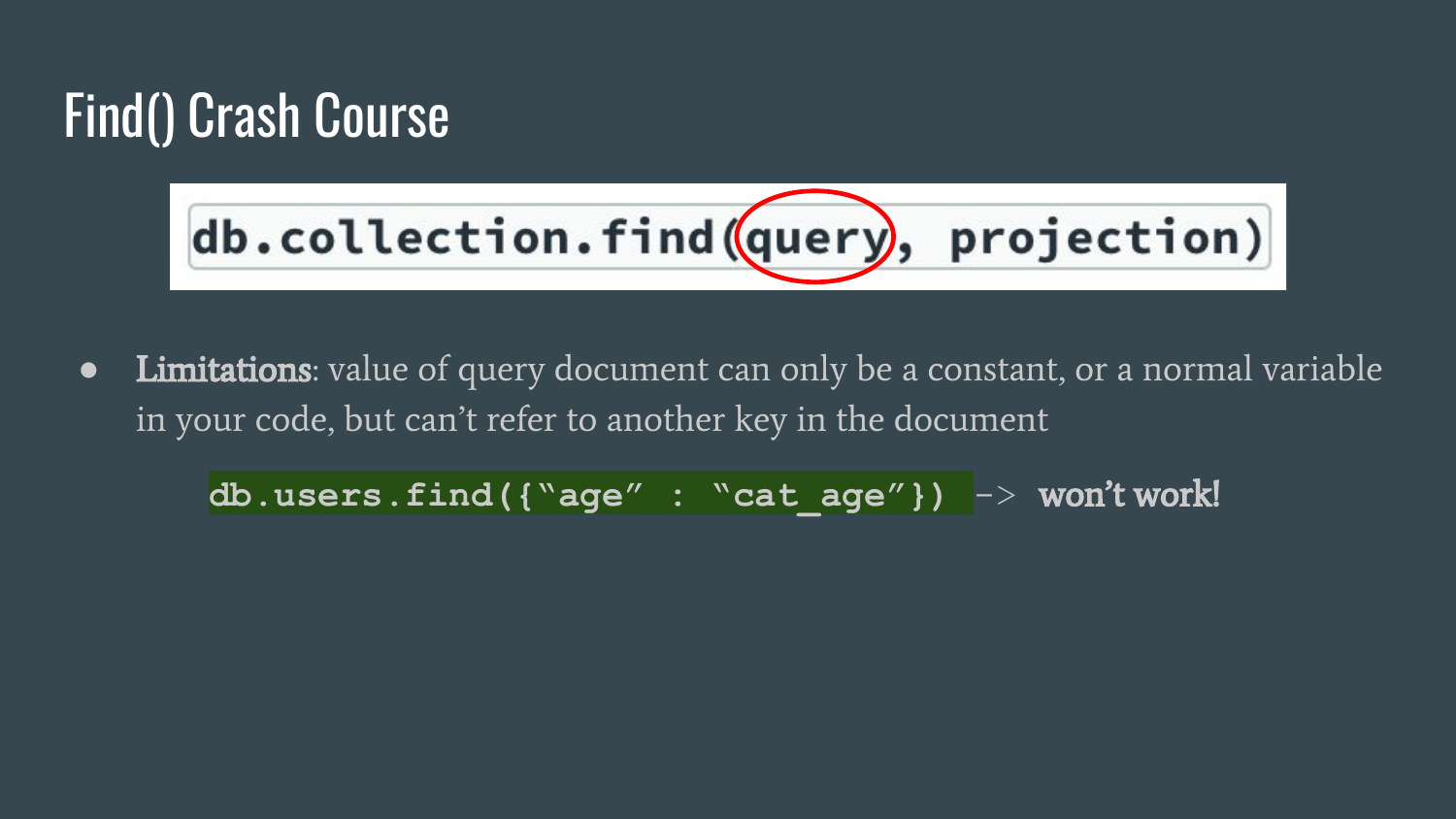#### Find() Crash Course: Query Conditionals



- Queries can match more complex criteria; ranges, OR-clauses, negation
	- **○ "\$lt" <**
	- **○ "\$lte" <=**
	- **○ "\$gt" >**
	- **○ "\$gte" >=**
	- **○ "\$ne" !=** *can be used with any type*

#### **db.users.find({"age" : {"\$gte" : 18 , "\$lte" : 30} })** ->

find all documents where the "age" field is greater than or equal to 18 AND less than or equal to 30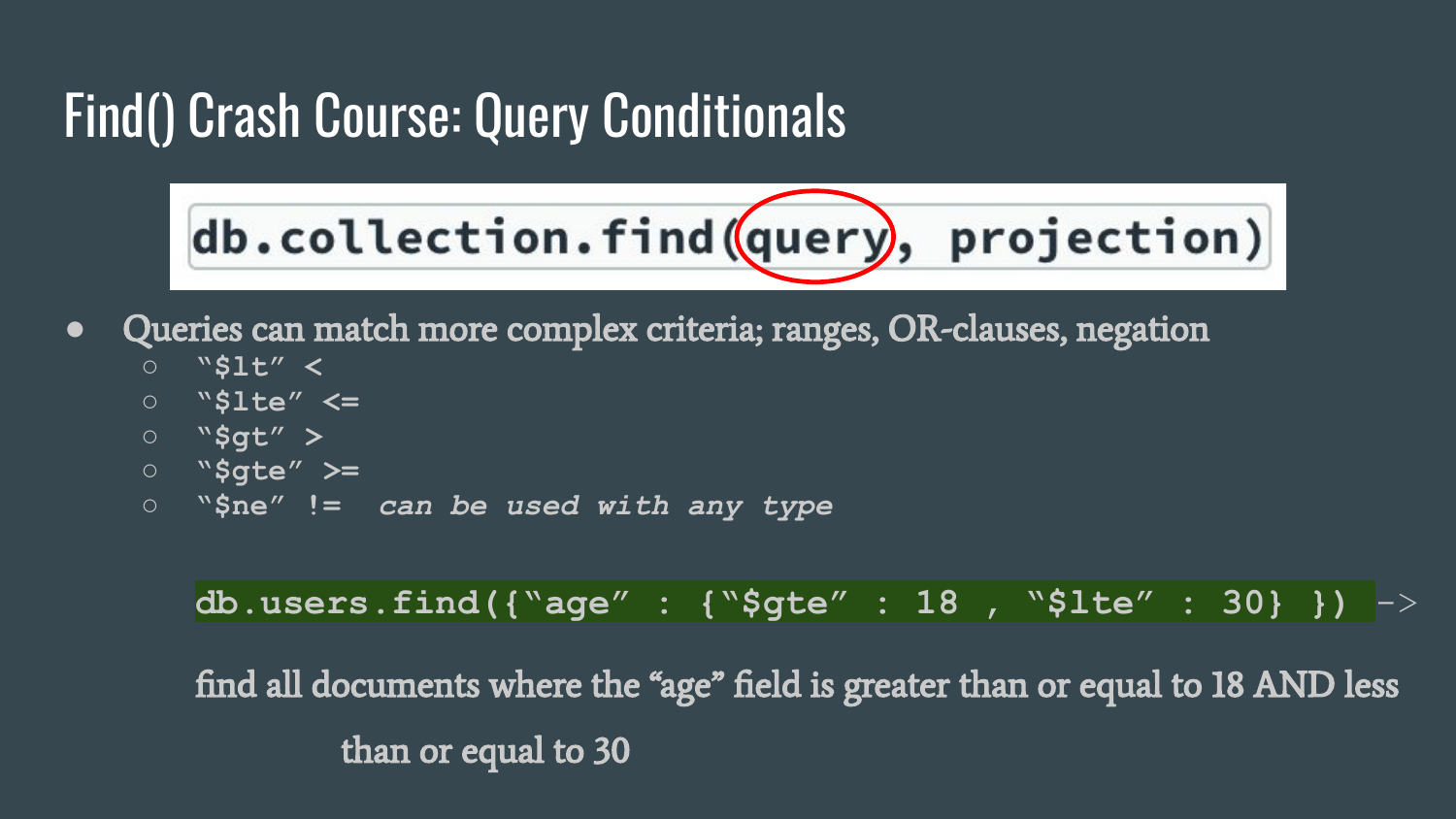#### Find() Crash Course: Query Conditionals

db.collection.find(query), projection)

• Queries can match more complex criteria; ranges, OR-clauses, negation

- **○ OR clauses: can be used to**
- **○ "\$in" query for a variety of values for a single key**
- **○ "\$nin" opposite of "\$in"**
- **○ "\$or" query for any of the given values across multiple keys**

#### **db.users.find({"age" : {"\$in" : [3, "toddler"] })** ->

find all documents where the "age" field is equal to 3 or the "age" field equals "toddler"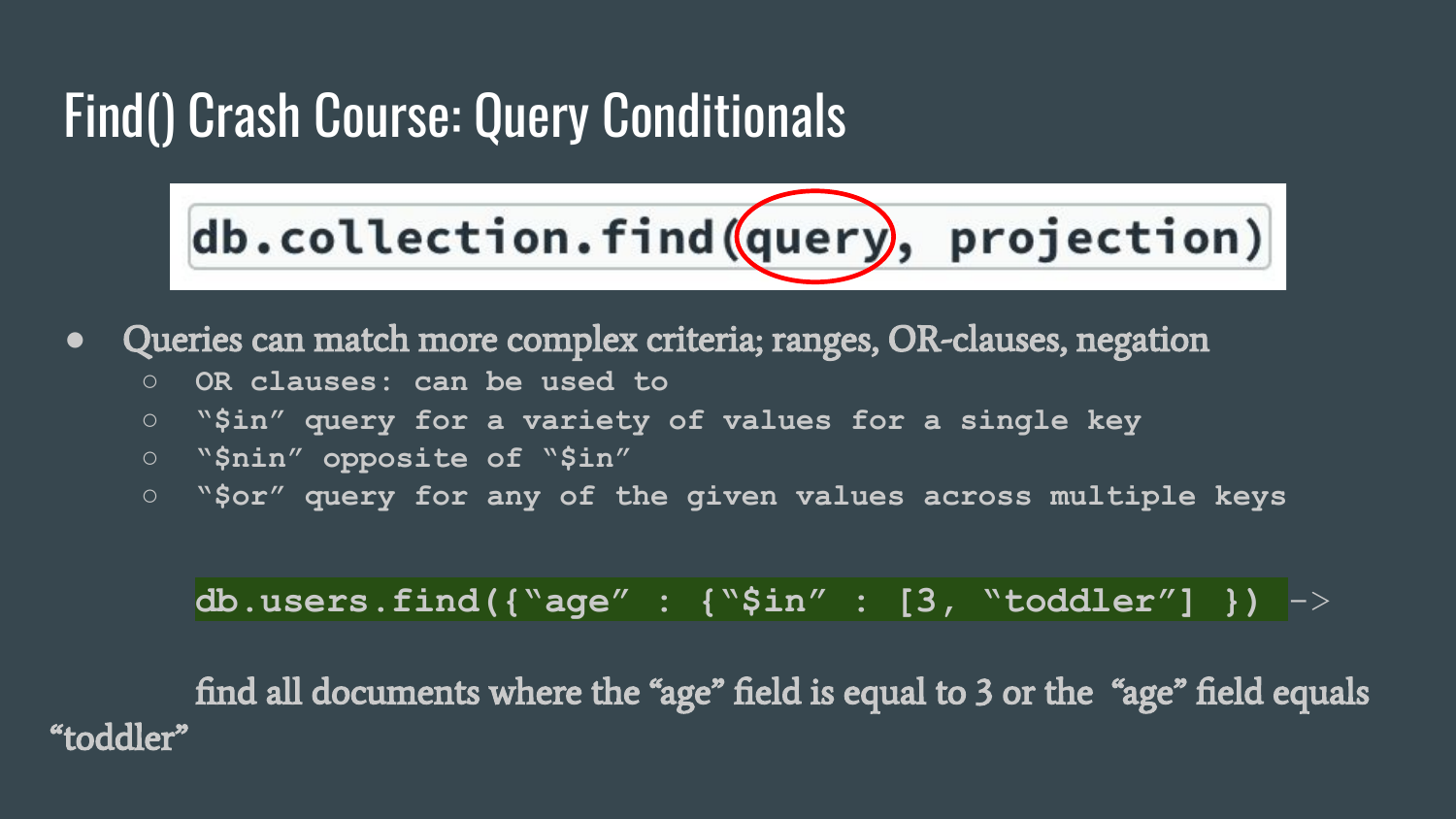#### Find() Crash Course: Query Conditionals

db.collection.find(query), projection)

• Queries can match more complex criteria; ranges, OR-clauses, negation

- **○ OR clauses: can be used to**
- **○ "\$in" query for a variety of values for a single key**
- **○ "\$nin" opposite of "\$in"**

 $\mathord{\hspace{1pt}\text{--}\hspace{1pt}}$ 

**○ "\$or" query for any of the given values across multiple keys**

**db.users.find({"\$or" : [ {"age" : 3}, {"weight" : 17}] )**

"\$in" can be used here as well !

find all documents where the "age" field is equal to 3 or all documents where "weight" field equals 17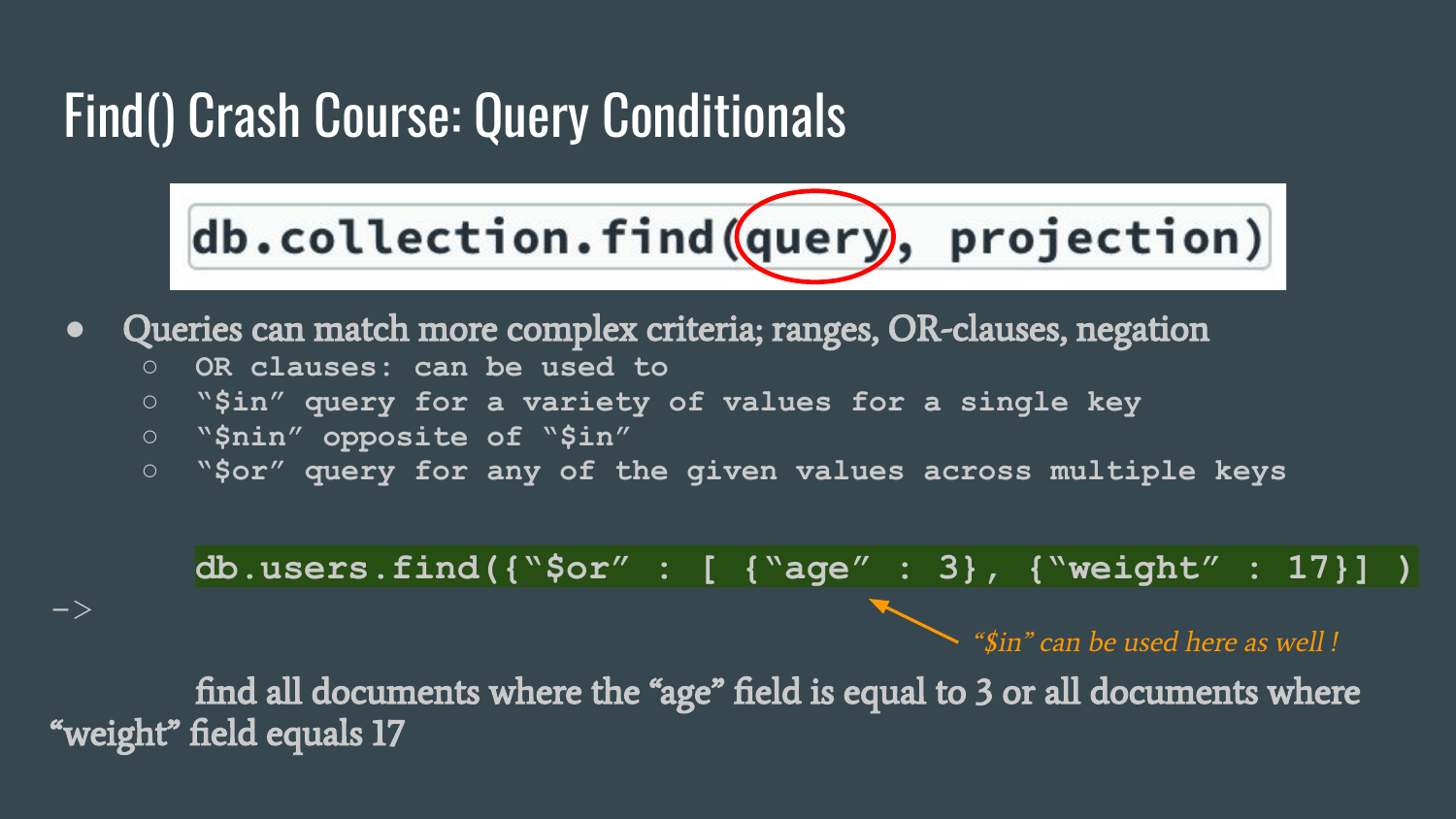# THANK YOU, Questions?